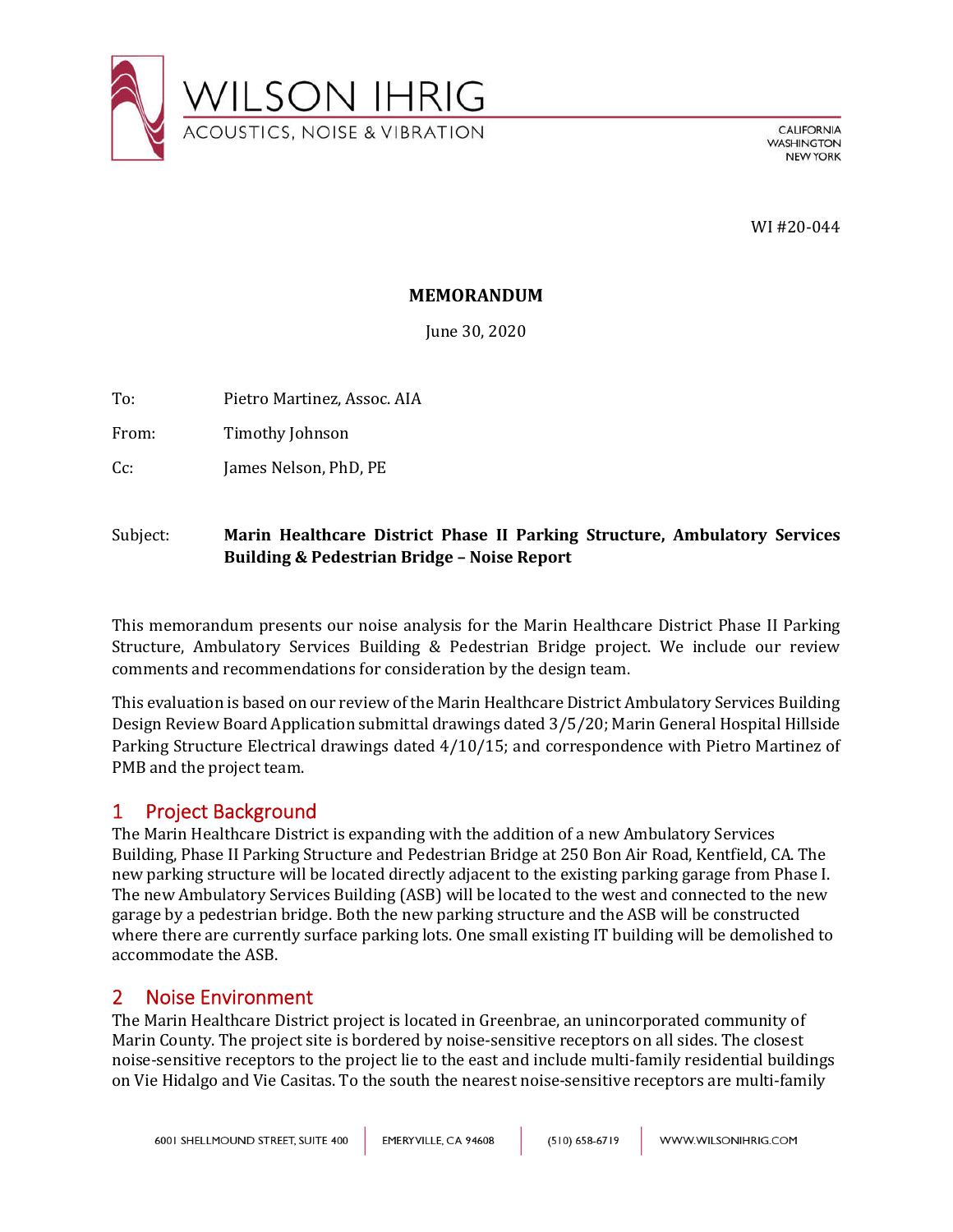

residential buildings on Corte Oriental. North of the site lies Marin Catholic High School. Hal Brown Park is located to the west of the site.

A noise monitoring survey was conducted as part of the Marin General Hospital Replacement Building Project Draft EIR (ESA / 210606, August 2012.) Traffic on Bon Air Road was found to be the dominant noise source at the noise-sensitive receptors near the project site. Noise from mechanical equipment at the existing hospital was also found to contribute to noise during the nighttime.

Two of the noise measurement sites conducted for the Draft EIR were located at or near the noisesensitive receptors discussed in this report, one near residences on Vie Casitas and one near residences on Corte Oriental. The short-term noise measurement near Vie Casitas indicated that the 10-minute equivalent noise level was an  $L_{eq}$  of 53 dBA. The long-term noise measurement near Corte Oriental indicated that hourly equivalent noise levels typically ranged from 51 to 63 dBA during the daytime and 48 to 52 dBA during the nighttime.

# 3 Criteria

The regulatory setting and noise limits for the project are summarized in the Draft EIR. The Federal and State regulations apply to heavy trucks meeting the noise standard of 80 dBA at 15 meters (approximately 50 feet) from the roadway centerline. For this project this noise limit would apply to construction vehicles to and from the site.

The Local regulations summarized in the project Draft EIR include the Marin Countwide Plan, the Marin County Municipal Code, The City of Larkspur General Plan, and the City of Larkspur Municipal Code. The noise limits in the Marin Countywide Plan are what apply to this project and serve as the basis of the analysis for this report as stated in the project EIR

The EIR states that significant impact would be identified where noise levels would exceed the County's guidelines for noise and land use compatibility. The EIR states that "A substantial temporary noise level increase would occur where noise from construction activities exceeds 60 dBA Leq and the ambient noise environment by at least 5.0 dBA  $L_{eq}$  at noise-sensitive uses in the project vicinity for a period of one year or more. The Marin County General Plan noise limits for continuous noise from stationary mechanical equipment is 50 dBA  $L_{eq}$  during the daytime and 45 dBA Leq during the nighttime.

The Marin County Municipal Code also applies to the project in that it establishes allowable hours of operation for construction-related activities. The project EIR states "As a condition of permit approval for projects generating significant construction noise impacts during the construction phase, construction management for any project shall develop a construction noise reduction plan and designate a disturbance coordinator at the construction site to implement the provisions of the plan. Sections 6.70.030(5) and 6.70.040 of the Marin County Municipal Code are included below.

#### **6.70.030 Enumerated Noises.**

- 5) Construction Activities and Related Noise.
	- a. Hours for construction activities and other work undertaken in connection with building, plumbing, electrical, and other permits issued by the community development agency shall be limited to the following:
		- i. Monday through Friday: 7:00 a.m. to 6:00 p.m.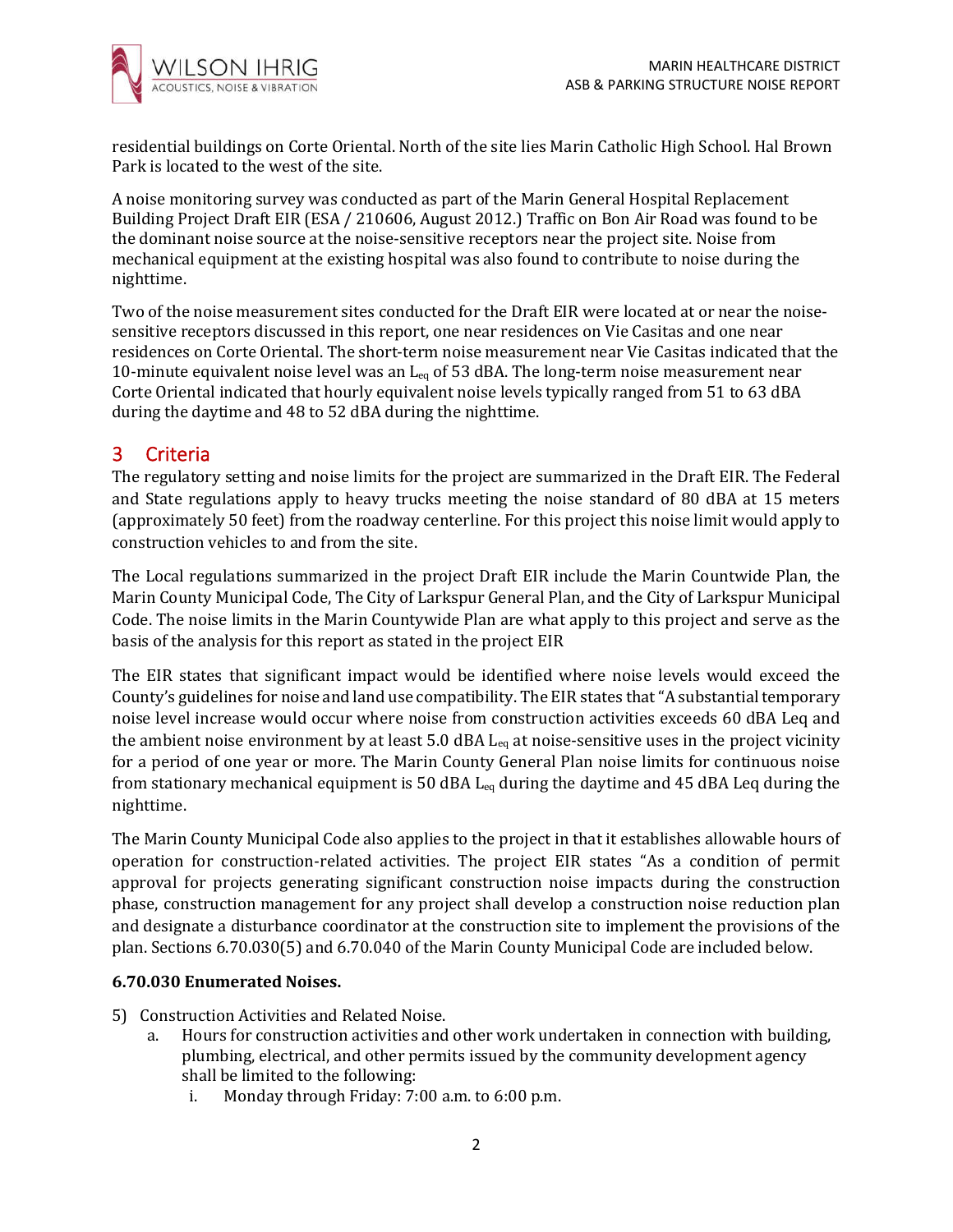

- ii. Saturday: 9:00 a.m. to 5:00 p.m.
- iii. Prohibited on Sundays and Holidays (New Year's Day, President's Day, Memorial Day, Independence Day, Labor Day, Thanksgiving Day, and Christmas Day.)
- b. Loud noise-generating construction-related equipment (e.g., backhoes, generators, jackhammers) can be maintained, operated, or serviced at a construction site for permits administered by the community development agency from 8:00 a.m. to 5:00 p.m. Monday through Friday only.
- c. Special exceptions to these limitations may occur for:
	- i. Emergency work as defined in Section 22.130.030 of this code provided written notice is given to the community development director within forty-eight hours of commencing work;
	- ii. Construction projects of city, county, state, other public agency, or other public utility;
	- iii. When written permission of the community development director has been obtained, for showing of sufficient cause;
	- iv. Minor jobs (e.g., painting, hand sanding, sweeping) with minimal/no noise impacts on surrounding properties;
	- v. Modifications required by the review authority as a discretionary permit condition of approval.

**6.70.040 Penalty for Violation of Section 6.70.030 (5).** Violation of Section 6.70.030 (5) of this code is enforceable as an infraction, punishable by fines, or by administrative or civil action, except that failure to obey a directive by a peace or enforcement officer to cease the noise-generating activity shall be a misdemeanor, punishable by fines or jail time or both. In addition, cessation of some or all of the permitted work may be ordered through a stop work order issued by the building and safety division.

## 4 Construction

Construction of the ASB, Phase II Parking Structure, and Pedestrian Bridge will create increased noise levels at nearby noise-sensitive receptors. The following Table 1 summarizes the construction phases, the construction activities, and the assumed most significant noise generating equipment that would be used. The construction noise analysis is based on the standard noise reference levels included in the Federal Highway Administration's Roadway Construction Noise Model. The construction noise analysis calculates hourly Leq noise levels at each sensitive receptor location, for each phase, and typical activity category. The most typical loudest pieces of equipment used for each construction activity are included in the calculations. The noise calculations include standard assumptions for typical amounts of time each piece of equipment may be used in a given hour, known as acoustical usage factors, for the purpose of calculating the  $L_{eq}$  noise levels.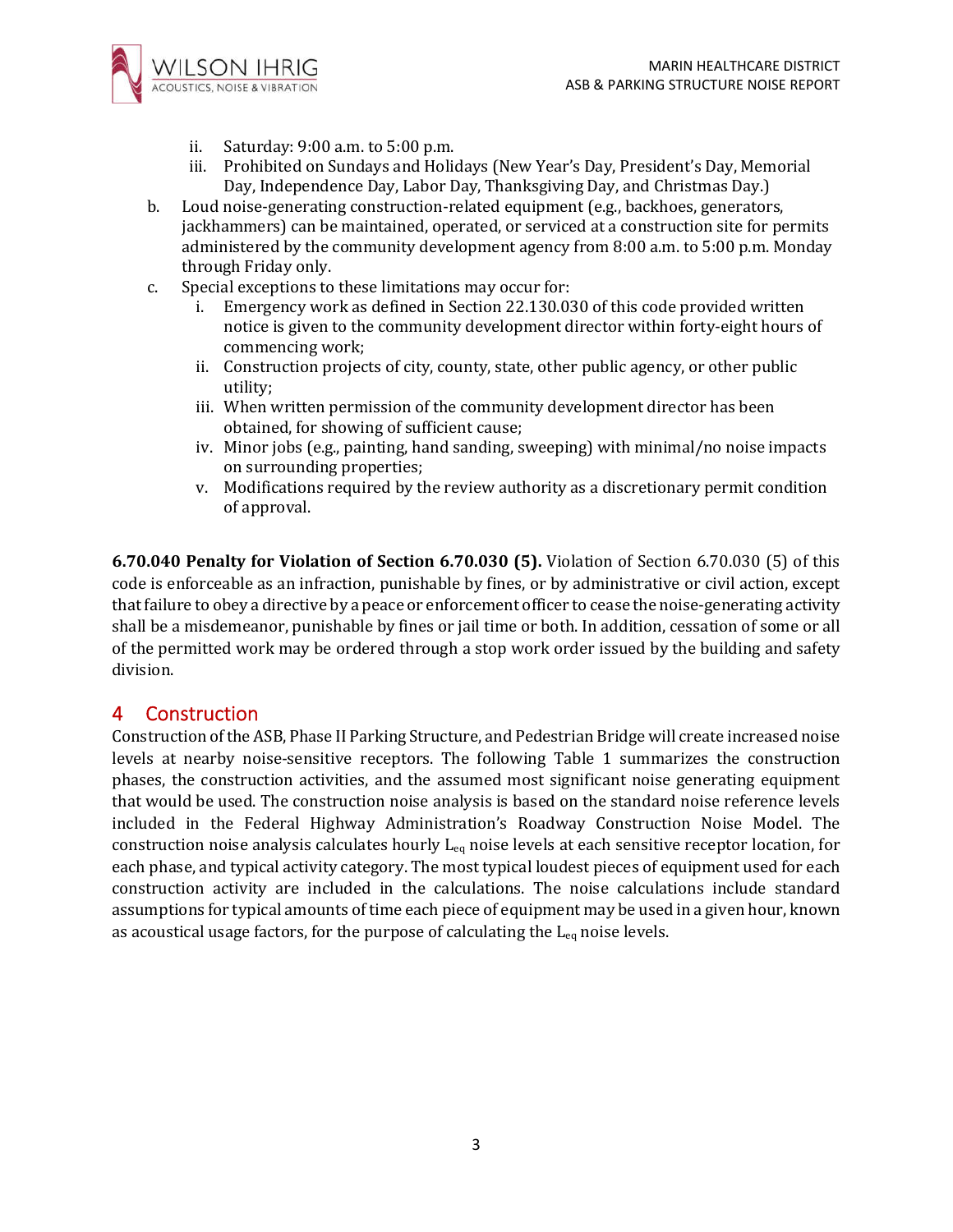

#### *Table 1 Construction Activities and Equipment List*

| Phase                                                         | <b>Construction Activity</b>   | Equipment            |
|---------------------------------------------------------------|--------------------------------|----------------------|
| Phase A Construction of New<br>Garage                         |                                | Concrete Saw         |
|                                                               |                                | Backhoe              |
|                                                               | Demolition                     | Jackhammer           |
|                                                               |                                | Excavator            |
|                                                               |                                | Dump Truck           |
|                                                               |                                | Generator            |
|                                                               |                                | Compactor (ground)   |
|                                                               |                                | Dozer                |
| Phase A Construction of New                                   |                                | Front End Loader     |
| Garage                                                        | Site Prep                      | Grader               |
|                                                               |                                | Dump Truck           |
|                                                               |                                | Generator            |
|                                                               |                                | Concrete Mixer Truck |
|                                                               |                                | Concrete Pump Truck  |
| Phase A Construction of New                                   | Foundations                    | Front End Loader     |
| Garage                                                        |                                | Dump Truck           |
|                                                               |                                | Generator            |
|                                                               |                                | Concrete Mixer Truck |
|                                                               |                                | Concrete Pump Truck  |
| Phase A Construction of New                                   | Foundations                    | Crane                |
| Garage                                                        |                                | Dump Truck           |
|                                                               |                                | Generator            |
|                                                               |                                | Paver                |
| Phase A Construction of New                                   | Paving                         | Dump Truck           |
| Garage                                                        |                                | Generator            |
|                                                               |                                | Concrete Saw         |
|                                                               |                                | Backhoe              |
| Phase B.1 Demo / Grading of New                               |                                | Jackhammer           |
| Ambulatory Services Building                                  | Demolition                     | Excavator            |
|                                                               |                                | Dump Truck           |
|                                                               |                                | Generator            |
|                                                               |                                | Compactor (ground)   |
|                                                               |                                | Dozer                |
| Phase B.1 Demo / Grading of New                               |                                | Front End Loader     |
| Ambulatory Services Building                                  | Site Prep                      | Grader               |
|                                                               |                                | Dump Truck           |
|                                                               |                                | Generator            |
| Phase B.2 Construction of New<br>Ambulatory Services Building |                                | Concrete Mixer Truck |
|                                                               |                                | Concrete Pump Truck  |
|                                                               | Foundations                    | Front End Loader     |
|                                                               |                                | Dump Truck           |
|                                                               |                                | Generator            |
|                                                               |                                | Concrete Mixer Truck |
| Phase B.2 Construction of New                                 |                                | Concrete Pump Truck  |
| Ambulatory Services Building                                  | Steel Erection, Concrete Decks | Crane                |
|                                                               |                                | Dump Truck           |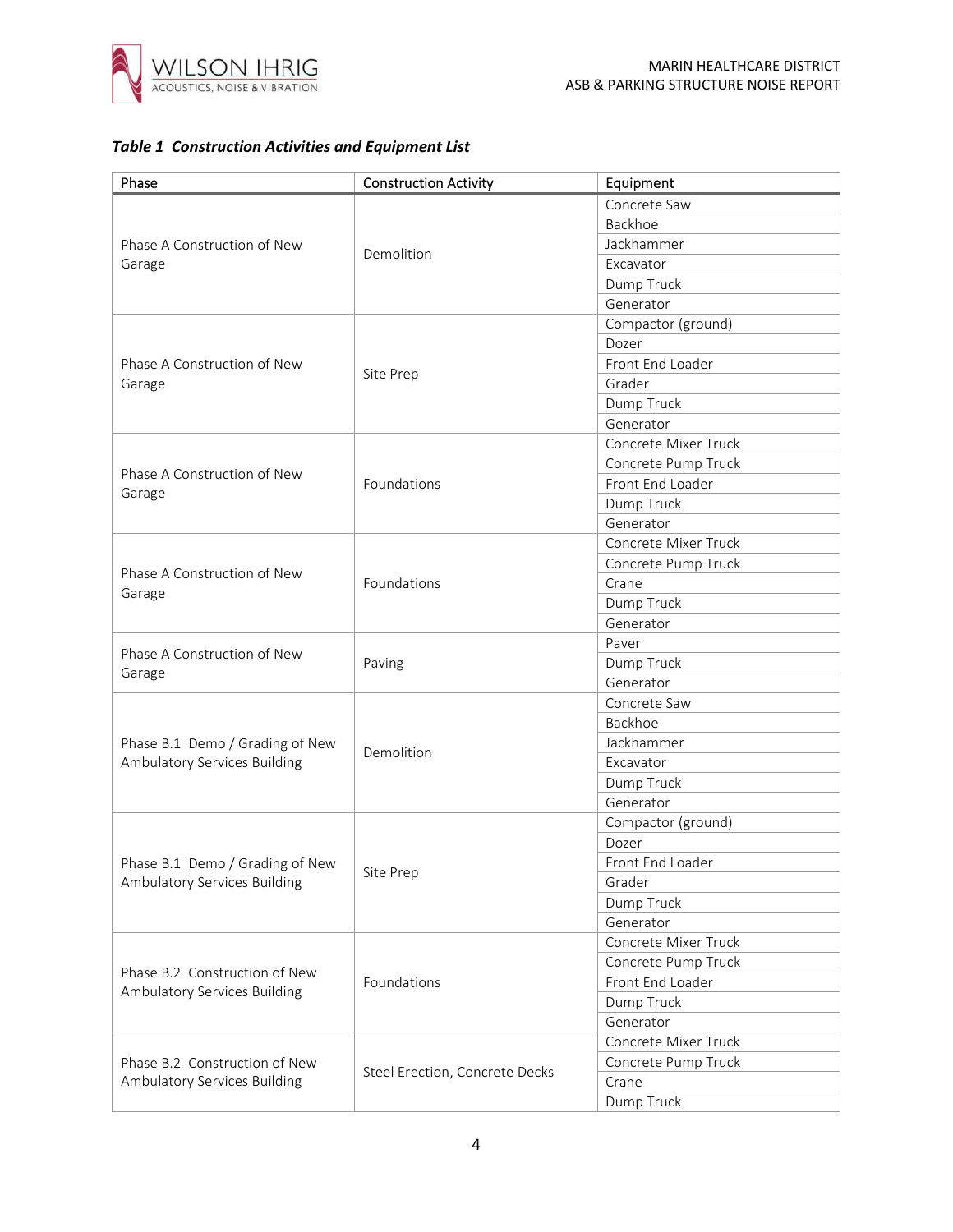

| Phase                                     | <b>Construction Activity</b> | Equipment              |  |
|-------------------------------------------|------------------------------|------------------------|--|
|                                           |                              | Generator              |  |
|                                           |                              | <b>Pneumatic Tools</b> |  |
|                                           |                              | Compactor (ground)     |  |
|                                           |                              | Dozer                  |  |
| Phase C Pedestrian Bridge<br>Construction | Site Prep / Excavation       | Front End Loader       |  |
|                                           |                              | Grader                 |  |
|                                           |                              | Dump Truck             |  |
|                                           |                              | Generator              |  |
| Phase C Pedestrian Bridge<br>Construction |                              | Concrete Mixer Truck   |  |
|                                           | Column & Bridge Installation | Concrete Pump Truck    |  |
|                                           |                              | Crane                  |  |
|                                           |                              | Dump Truck             |  |
|                                           |                              | Generator              |  |

The results of the construction noise analysis are summarized in Table 2 below. The results indicate that hourly Leq noise levels will exceed the construction noise limits of 60 dBA for some activities at some locations.

*Table 2 Construction Noise Analysis Results*

| Noise-Sensitive<br>Location | Land Use                    | Location                           | Construction<br>Activity | Hourly Leq (dBA) |
|-----------------------------|-----------------------------|------------------------------------|--------------------------|------------------|
|                             |                             | Phase A Construction of New Garage |                          |                  |
|                             |                             |                                    | Demolition               | 74               |
|                             |                             |                                    | Site Prep                | 71               |
| 429 Vie Hidalgo             | Apartment Building          | East of site                       | Foundations              | 68               |
|                             |                             |                                    | Columns & Deck<br>Pours  | 68               |
|                             |                             |                                    | Paving                   | 68               |
|                             |                             |                                    | Demolition               | 75               |
|                             |                             |                                    | Site Prep                | 72               |
| 441 Vie Hidalgo             | <b>Apartment Building</b>   | East of site                       | Foundations              | 69               |
|                             |                             |                                    | Columns & Deck           | 69               |
|                             |                             |                                    | Pours                    |                  |
|                             |                             |                                    | Paving                   | 68               |
|                             |                             |                                    | Demolition               | 73               |
|                             |                             |                                    | Site Prep                | 70               |
| 461 Vie Hidalgo             | <b>Apartment Building</b>   | East/Northeast of<br>site          | Foundations              | 67               |
|                             |                             |                                    | Columns & Deck           | 67               |
|                             |                             |                                    | Pours                    |                  |
|                             |                             |                                    | Paving                   | 67               |
| 625-627 Vie Casitas         | Multi-family<br>Residential | Southeast of site                  | Demolition               | 67               |
|                             |                             |                                    | Site Prep                | 65               |
|                             |                             |                                    | Foundations              | 62               |
|                             |                             |                                    | Columns & Deck           | 62               |
|                             |                             |                                    | Pours                    |                  |
|                             |                             |                                    | Paving                   | 61               |
| 622-624 Vie Casitas         |                             | Southeast of site                  | Demolition               | 67               |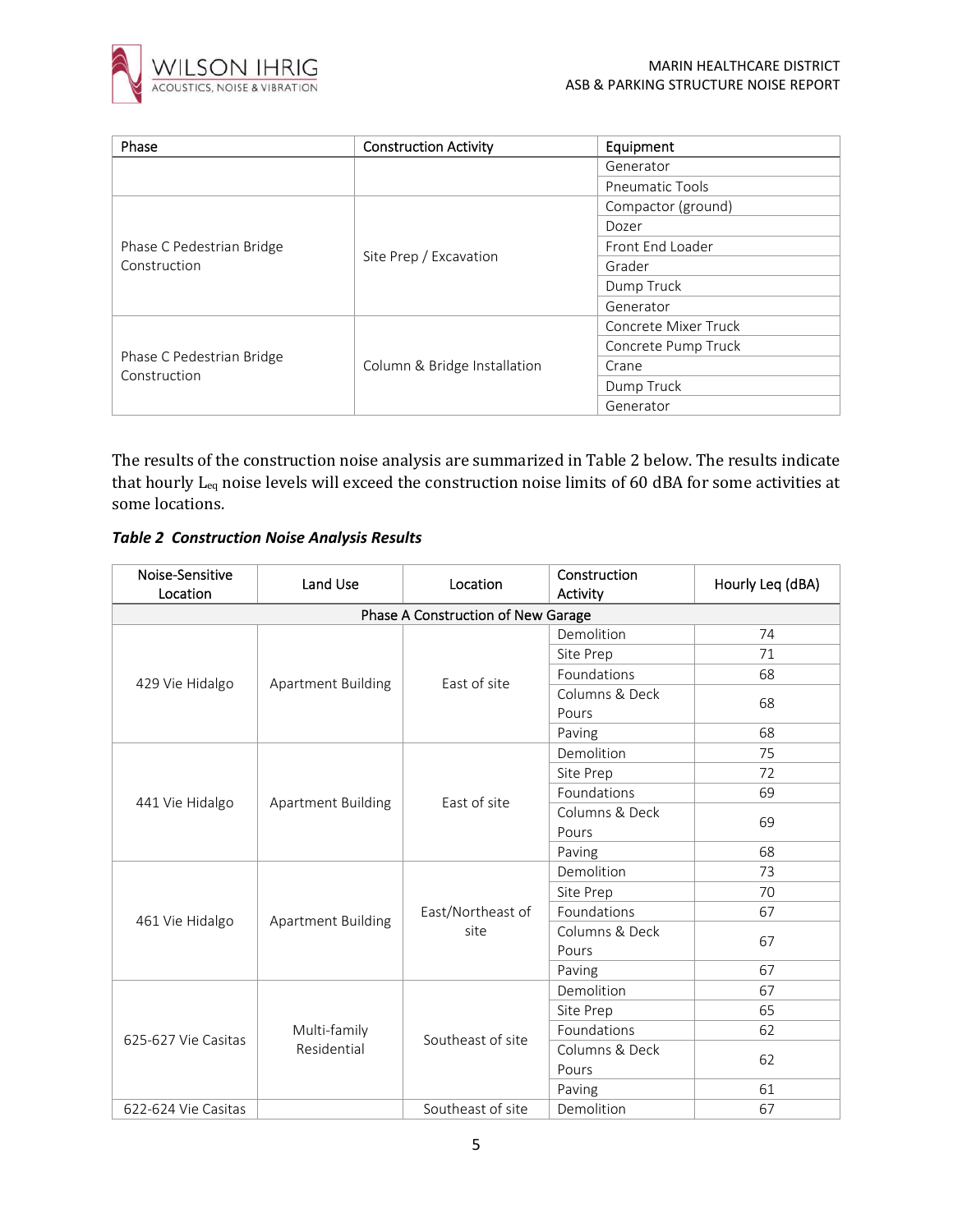

| Noise-Sensitive<br>Location | Land Use              | Location                                                                                                                   | Construction<br>Activity | Hourly Leq (dBA) |
|-----------------------------|-----------------------|----------------------------------------------------------------------------------------------------------------------------|--------------------------|------------------|
|                             |                       |                                                                                                                            | Site Prep                | 64               |
|                             |                       |                                                                                                                            | Foundations              | 61               |
|                             | Multi-family          |                                                                                                                            | Columns & Deck           |                  |
|                             | Residential           |                                                                                                                            | Pours                    | 61               |
|                             |                       |                                                                                                                            | Paving                   | 61               |
|                             |                       |                                                                                                                            | Demolition               | 65               |
|                             |                       | West of site                                                                                                               | Site Prep                | 62               |
|                             |                       |                                                                                                                            | Foundations              | 59               |
| Hal Brown Park              | Park                  |                                                                                                                            | Columns & Deck           |                  |
|                             |                       |                                                                                                                            | Pours                    | 59               |
|                             |                       |                                                                                                                            | Paving                   | 59               |
|                             |                       |                                                                                                                            | Demolition               | 65               |
|                             |                       |                                                                                                                            | Site Prep                | 62               |
| Marin Catholic High         |                       |                                                                                                                            | Foundations              | 59               |
| School                      | School                | West of site                                                                                                               | Columns & Deck           |                  |
|                             |                       |                                                                                                                            | Pours                    | 59               |
|                             |                       |                                                                                                                            | Paving                   | 59               |
|                             |                       |                                                                                                                            | Demolition               | 65               |
|                             |                       |                                                                                                                            | Site Prep                | 62               |
|                             | Single-Family         |                                                                                                                            | Foundations              | 59               |
| 50-70 Corte Oriental        | Residential Buildings | South of site                                                                                                              | Columns & Deck           |                  |
|                             |                       |                                                                                                                            | Pours                    | 59               |
|                             |                       |                                                                                                                            | Paving                   | 59               |
|                             |                       |                                                                                                                            |                          |                  |
|                             |                       |                                                                                                                            |                          |                  |
|                             | Apartment Building    |                                                                                                                            | Demolition               | 64               |
|                             |                       |                                                                                                                            | Site Prep                | 61               |
| 429 Vie Hidalgo             |                       | East of site                                                                                                               | Foundations              | 58               |
|                             |                       | Phase B.1 Demo / Grading of New Ambulatory Services Building<br>Phase B.2 Construction of New Ambulatory Services Building | Steel Erection,          | 62               |
|                             |                       |                                                                                                                            | Concrete Decks           |                  |
|                             |                       |                                                                                                                            | Demolition               | 64               |
|                             |                       |                                                                                                                            | Site Prep                | 61               |
| 441 Vie Hidalgo             | Apartment Building    | East of site                                                                                                               | Foundations              | 58               |
|                             |                       |                                                                                                                            | Steel Erection,          | 62               |
|                             |                       |                                                                                                                            | Concrete Decks           |                  |
| 461 Vie Hidalgo             |                       |                                                                                                                            | Demolition               | 64               |
|                             |                       | East/Northeast of                                                                                                          | Site Prep                | 61               |
|                             | Apartment Building    | site                                                                                                                       | Foundations              | 58               |
|                             |                       |                                                                                                                            | Steel Erection,          | 62               |
|                             |                       |                                                                                                                            | Concrete Decks           |                  |
| 625-627 Vie Casitas         | Multi-family          |                                                                                                                            | Demolition               | 64               |
|                             |                       | Southeast of site                                                                                                          | Site Prep                | 61               |
|                             | Residential           |                                                                                                                            | Foundations              | 58               |
|                             |                       |                                                                                                                            | Steel Erection,          | 62               |
|                             |                       |                                                                                                                            | Concrete Decks           |                  |
| 622-624 Vie Casitas         | Multi-family          | Southeast of site                                                                                                          | Demolition               | 64               |
|                             | Residential           |                                                                                                                            | Site Prep                | 61               |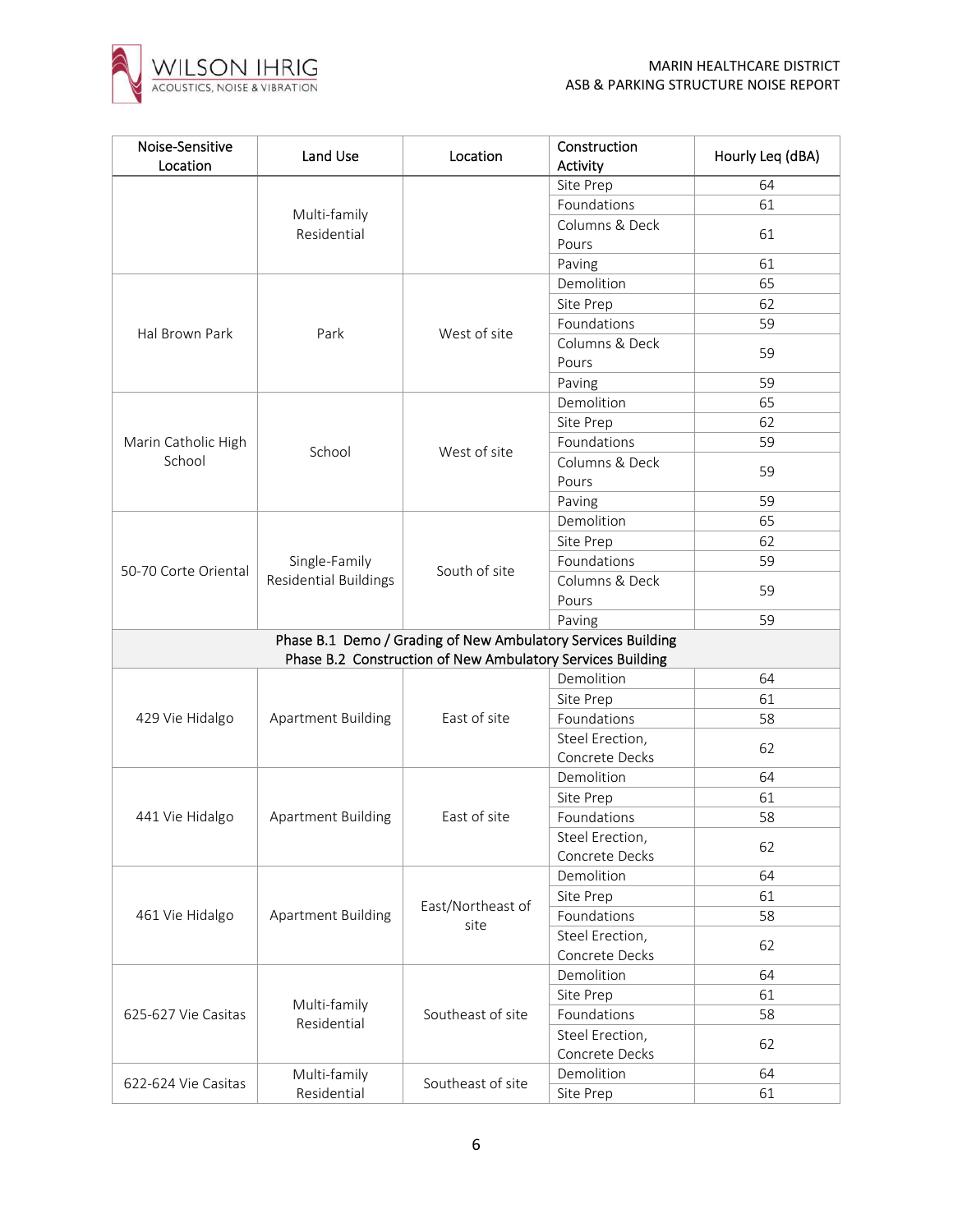

| Foundations<br>58<br>Steel Erection,<br>62<br>Concrete Decks<br>Demolition<br>66<br>63<br>Site Prep<br>West of site<br>Foundations<br>Hal Brown Park<br>Park<br>60<br>Steel Erection,<br>64<br>Concrete Decks<br>Demolition<br>60<br>57<br>Site Prep<br>Marin Catholic High<br>School<br>West of site<br>Foundations<br>54<br>School<br>Steel Erection,<br>57<br>Concrete Decks<br>Demolition<br>65<br>62<br>Site Prep<br>Single-Family<br>South of site<br>50-70 Corte Oriental<br>Foundations<br>59<br><b>Residential Buildings</b><br>Steel Erection,<br>63<br>Concrete Decks<br>Phase C Pedestrian Bridge Construction<br>Site Prep /<br>63<br>Excavation<br>Apartment Building<br>East of site<br>429 Vie Hidalgo<br>Column & Bridge<br>59<br>Installation<br>Site Prep /<br>63<br>Excavation<br>East of site<br>441 Vie Hidalgo<br>Apartment Building<br>Column & Bridge<br>60<br>Installation<br>Site Prep /<br>62<br>East/Northeast of<br>Excavation<br><b>Apartment Building</b><br>461 Vie Hidalgo<br>Column & Bridge<br>site<br>59<br>Installation<br>Site Prep /<br>61<br>Excavation<br>Multi-family<br>625-627 Vie Casitas<br>Southeast of site<br>Residential<br>Column & Bridge<br>58<br>Installation<br>Site Prep /<br>61<br>Excavation<br>Multi-family<br>Southeast of site<br>622-624 Vie Casitas<br>Residential<br>Column & Bridge<br>58<br>Installation<br>Site Prep /<br>63<br>Excavation<br>Park<br>West of site<br>Hal Brown Park<br>Column & Bridge<br>60<br>Installation<br>Site Prep /<br>57<br>Excavation<br>Marin Catholic High<br>School<br>West of site<br>School<br>Column & Bridge<br>54<br>Installation | Noise-Sensitive<br>Location | Land Use | Location | Construction<br>Activity | Hourly Leq (dBA) |
|------------------------------------------------------------------------------------------------------------------------------------------------------------------------------------------------------------------------------------------------------------------------------------------------------------------------------------------------------------------------------------------------------------------------------------------------------------------------------------------------------------------------------------------------------------------------------------------------------------------------------------------------------------------------------------------------------------------------------------------------------------------------------------------------------------------------------------------------------------------------------------------------------------------------------------------------------------------------------------------------------------------------------------------------------------------------------------------------------------------------------------------------------------------------------------------------------------------------------------------------------------------------------------------------------------------------------------------------------------------------------------------------------------------------------------------------------------------------------------------------------------------------------------------------------------------------------------------------------------------------------------------|-----------------------------|----------|----------|--------------------------|------------------|
|                                                                                                                                                                                                                                                                                                                                                                                                                                                                                                                                                                                                                                                                                                                                                                                                                                                                                                                                                                                                                                                                                                                                                                                                                                                                                                                                                                                                                                                                                                                                                                                                                                          |                             |          |          |                          |                  |
|                                                                                                                                                                                                                                                                                                                                                                                                                                                                                                                                                                                                                                                                                                                                                                                                                                                                                                                                                                                                                                                                                                                                                                                                                                                                                                                                                                                                                                                                                                                                                                                                                                          |                             |          |          |                          |                  |
|                                                                                                                                                                                                                                                                                                                                                                                                                                                                                                                                                                                                                                                                                                                                                                                                                                                                                                                                                                                                                                                                                                                                                                                                                                                                                                                                                                                                                                                                                                                                                                                                                                          |                             |          |          |                          |                  |
|                                                                                                                                                                                                                                                                                                                                                                                                                                                                                                                                                                                                                                                                                                                                                                                                                                                                                                                                                                                                                                                                                                                                                                                                                                                                                                                                                                                                                                                                                                                                                                                                                                          |                             |          |          |                          |                  |
|                                                                                                                                                                                                                                                                                                                                                                                                                                                                                                                                                                                                                                                                                                                                                                                                                                                                                                                                                                                                                                                                                                                                                                                                                                                                                                                                                                                                                                                                                                                                                                                                                                          |                             |          |          |                          |                  |
|                                                                                                                                                                                                                                                                                                                                                                                                                                                                                                                                                                                                                                                                                                                                                                                                                                                                                                                                                                                                                                                                                                                                                                                                                                                                                                                                                                                                                                                                                                                                                                                                                                          |                             |          |          |                          |                  |
|                                                                                                                                                                                                                                                                                                                                                                                                                                                                                                                                                                                                                                                                                                                                                                                                                                                                                                                                                                                                                                                                                                                                                                                                                                                                                                                                                                                                                                                                                                                                                                                                                                          |                             |          |          |                          |                  |
|                                                                                                                                                                                                                                                                                                                                                                                                                                                                                                                                                                                                                                                                                                                                                                                                                                                                                                                                                                                                                                                                                                                                                                                                                                                                                                                                                                                                                                                                                                                                                                                                                                          |                             |          |          |                          |                  |
|                                                                                                                                                                                                                                                                                                                                                                                                                                                                                                                                                                                                                                                                                                                                                                                                                                                                                                                                                                                                                                                                                                                                                                                                                                                                                                                                                                                                                                                                                                                                                                                                                                          |                             |          |          |                          |                  |
|                                                                                                                                                                                                                                                                                                                                                                                                                                                                                                                                                                                                                                                                                                                                                                                                                                                                                                                                                                                                                                                                                                                                                                                                                                                                                                                                                                                                                                                                                                                                                                                                                                          |                             |          |          |                          |                  |
|                                                                                                                                                                                                                                                                                                                                                                                                                                                                                                                                                                                                                                                                                                                                                                                                                                                                                                                                                                                                                                                                                                                                                                                                                                                                                                                                                                                                                                                                                                                                                                                                                                          |                             |          |          |                          |                  |
|                                                                                                                                                                                                                                                                                                                                                                                                                                                                                                                                                                                                                                                                                                                                                                                                                                                                                                                                                                                                                                                                                                                                                                                                                                                                                                                                                                                                                                                                                                                                                                                                                                          |                             |          |          |                          |                  |
|                                                                                                                                                                                                                                                                                                                                                                                                                                                                                                                                                                                                                                                                                                                                                                                                                                                                                                                                                                                                                                                                                                                                                                                                                                                                                                                                                                                                                                                                                                                                                                                                                                          |                             |          |          |                          |                  |
|                                                                                                                                                                                                                                                                                                                                                                                                                                                                                                                                                                                                                                                                                                                                                                                                                                                                                                                                                                                                                                                                                                                                                                                                                                                                                                                                                                                                                                                                                                                                                                                                                                          |                             |          |          |                          |                  |
|                                                                                                                                                                                                                                                                                                                                                                                                                                                                                                                                                                                                                                                                                                                                                                                                                                                                                                                                                                                                                                                                                                                                                                                                                                                                                                                                                                                                                                                                                                                                                                                                                                          |                             |          |          |                          |                  |
|                                                                                                                                                                                                                                                                                                                                                                                                                                                                                                                                                                                                                                                                                                                                                                                                                                                                                                                                                                                                                                                                                                                                                                                                                                                                                                                                                                                                                                                                                                                                                                                                                                          |                             |          |          |                          |                  |
|                                                                                                                                                                                                                                                                                                                                                                                                                                                                                                                                                                                                                                                                                                                                                                                                                                                                                                                                                                                                                                                                                                                                                                                                                                                                                                                                                                                                                                                                                                                                                                                                                                          |                             |          |          |                          |                  |
|                                                                                                                                                                                                                                                                                                                                                                                                                                                                                                                                                                                                                                                                                                                                                                                                                                                                                                                                                                                                                                                                                                                                                                                                                                                                                                                                                                                                                                                                                                                                                                                                                                          |                             |          |          |                          |                  |
|                                                                                                                                                                                                                                                                                                                                                                                                                                                                                                                                                                                                                                                                                                                                                                                                                                                                                                                                                                                                                                                                                                                                                                                                                                                                                                                                                                                                                                                                                                                                                                                                                                          |                             |          |          |                          |                  |
|                                                                                                                                                                                                                                                                                                                                                                                                                                                                                                                                                                                                                                                                                                                                                                                                                                                                                                                                                                                                                                                                                                                                                                                                                                                                                                                                                                                                                                                                                                                                                                                                                                          |                             |          |          |                          |                  |
|                                                                                                                                                                                                                                                                                                                                                                                                                                                                                                                                                                                                                                                                                                                                                                                                                                                                                                                                                                                                                                                                                                                                                                                                                                                                                                                                                                                                                                                                                                                                                                                                                                          |                             |          |          |                          |                  |
|                                                                                                                                                                                                                                                                                                                                                                                                                                                                                                                                                                                                                                                                                                                                                                                                                                                                                                                                                                                                                                                                                                                                                                                                                                                                                                                                                                                                                                                                                                                                                                                                                                          |                             |          |          |                          |                  |
|                                                                                                                                                                                                                                                                                                                                                                                                                                                                                                                                                                                                                                                                                                                                                                                                                                                                                                                                                                                                                                                                                                                                                                                                                                                                                                                                                                                                                                                                                                                                                                                                                                          |                             |          |          |                          |                  |
|                                                                                                                                                                                                                                                                                                                                                                                                                                                                                                                                                                                                                                                                                                                                                                                                                                                                                                                                                                                                                                                                                                                                                                                                                                                                                                                                                                                                                                                                                                                                                                                                                                          |                             |          |          |                          |                  |
|                                                                                                                                                                                                                                                                                                                                                                                                                                                                                                                                                                                                                                                                                                                                                                                                                                                                                                                                                                                                                                                                                                                                                                                                                                                                                                                                                                                                                                                                                                                                                                                                                                          |                             |          |          |                          |                  |
|                                                                                                                                                                                                                                                                                                                                                                                                                                                                                                                                                                                                                                                                                                                                                                                                                                                                                                                                                                                                                                                                                                                                                                                                                                                                                                                                                                                                                                                                                                                                                                                                                                          |                             |          |          |                          |                  |
|                                                                                                                                                                                                                                                                                                                                                                                                                                                                                                                                                                                                                                                                                                                                                                                                                                                                                                                                                                                                                                                                                                                                                                                                                                                                                                                                                                                                                                                                                                                                                                                                                                          |                             |          |          |                          |                  |
|                                                                                                                                                                                                                                                                                                                                                                                                                                                                                                                                                                                                                                                                                                                                                                                                                                                                                                                                                                                                                                                                                                                                                                                                                                                                                                                                                                                                                                                                                                                                                                                                                                          |                             |          |          |                          |                  |
|                                                                                                                                                                                                                                                                                                                                                                                                                                                                                                                                                                                                                                                                                                                                                                                                                                                                                                                                                                                                                                                                                                                                                                                                                                                                                                                                                                                                                                                                                                                                                                                                                                          |                             |          |          |                          |                  |
|                                                                                                                                                                                                                                                                                                                                                                                                                                                                                                                                                                                                                                                                                                                                                                                                                                                                                                                                                                                                                                                                                                                                                                                                                                                                                                                                                                                                                                                                                                                                                                                                                                          |                             |          |          |                          |                  |
|                                                                                                                                                                                                                                                                                                                                                                                                                                                                                                                                                                                                                                                                                                                                                                                                                                                                                                                                                                                                                                                                                                                                                                                                                                                                                                                                                                                                                                                                                                                                                                                                                                          |                             |          |          |                          |                  |
|                                                                                                                                                                                                                                                                                                                                                                                                                                                                                                                                                                                                                                                                                                                                                                                                                                                                                                                                                                                                                                                                                                                                                                                                                                                                                                                                                                                                                                                                                                                                                                                                                                          |                             |          |          |                          |                  |
|                                                                                                                                                                                                                                                                                                                                                                                                                                                                                                                                                                                                                                                                                                                                                                                                                                                                                                                                                                                                                                                                                                                                                                                                                                                                                                                                                                                                                                                                                                                                                                                                                                          |                             |          |          |                          |                  |
|                                                                                                                                                                                                                                                                                                                                                                                                                                                                                                                                                                                                                                                                                                                                                                                                                                                                                                                                                                                                                                                                                                                                                                                                                                                                                                                                                                                                                                                                                                                                                                                                                                          |                             |          |          |                          |                  |
|                                                                                                                                                                                                                                                                                                                                                                                                                                                                                                                                                                                                                                                                                                                                                                                                                                                                                                                                                                                                                                                                                                                                                                                                                                                                                                                                                                                                                                                                                                                                                                                                                                          |                             |          |          |                          |                  |
|                                                                                                                                                                                                                                                                                                                                                                                                                                                                                                                                                                                                                                                                                                                                                                                                                                                                                                                                                                                                                                                                                                                                                                                                                                                                                                                                                                                                                                                                                                                                                                                                                                          |                             |          |          |                          |                  |
|                                                                                                                                                                                                                                                                                                                                                                                                                                                                                                                                                                                                                                                                                                                                                                                                                                                                                                                                                                                                                                                                                                                                                                                                                                                                                                                                                                                                                                                                                                                                                                                                                                          |                             |          |          |                          |                  |
|                                                                                                                                                                                                                                                                                                                                                                                                                                                                                                                                                                                                                                                                                                                                                                                                                                                                                                                                                                                                                                                                                                                                                                                                                                                                                                                                                                                                                                                                                                                                                                                                                                          |                             |          |          |                          |                  |
|                                                                                                                                                                                                                                                                                                                                                                                                                                                                                                                                                                                                                                                                                                                                                                                                                                                                                                                                                                                                                                                                                                                                                                                                                                                                                                                                                                                                                                                                                                                                                                                                                                          |                             |          |          |                          |                  |
|                                                                                                                                                                                                                                                                                                                                                                                                                                                                                                                                                                                                                                                                                                                                                                                                                                                                                                                                                                                                                                                                                                                                                                                                                                                                                                                                                                                                                                                                                                                                                                                                                                          |                             |          |          |                          |                  |
|                                                                                                                                                                                                                                                                                                                                                                                                                                                                                                                                                                                                                                                                                                                                                                                                                                                                                                                                                                                                                                                                                                                                                                                                                                                                                                                                                                                                                                                                                                                                                                                                                                          |                             |          |          |                          |                  |
|                                                                                                                                                                                                                                                                                                                                                                                                                                                                                                                                                                                                                                                                                                                                                                                                                                                                                                                                                                                                                                                                                                                                                                                                                                                                                                                                                                                                                                                                                                                                                                                                                                          |                             |          |          |                          |                  |
|                                                                                                                                                                                                                                                                                                                                                                                                                                                                                                                                                                                                                                                                                                                                                                                                                                                                                                                                                                                                                                                                                                                                                                                                                                                                                                                                                                                                                                                                                                                                                                                                                                          |                             |          |          |                          |                  |
|                                                                                                                                                                                                                                                                                                                                                                                                                                                                                                                                                                                                                                                                                                                                                                                                                                                                                                                                                                                                                                                                                                                                                                                                                                                                                                                                                                                                                                                                                                                                                                                                                                          |                             |          |          |                          |                  |
|                                                                                                                                                                                                                                                                                                                                                                                                                                                                                                                                                                                                                                                                                                                                                                                                                                                                                                                                                                                                                                                                                                                                                                                                                                                                                                                                                                                                                                                                                                                                                                                                                                          |                             |          |          |                          |                  |
|                                                                                                                                                                                                                                                                                                                                                                                                                                                                                                                                                                                                                                                                                                                                                                                                                                                                                                                                                                                                                                                                                                                                                                                                                                                                                                                                                                                                                                                                                                                                                                                                                                          |                             |          |          |                          |                  |
|                                                                                                                                                                                                                                                                                                                                                                                                                                                                                                                                                                                                                                                                                                                                                                                                                                                                                                                                                                                                                                                                                                                                                                                                                                                                                                                                                                                                                                                                                                                                                                                                                                          |                             |          |          |                          |                  |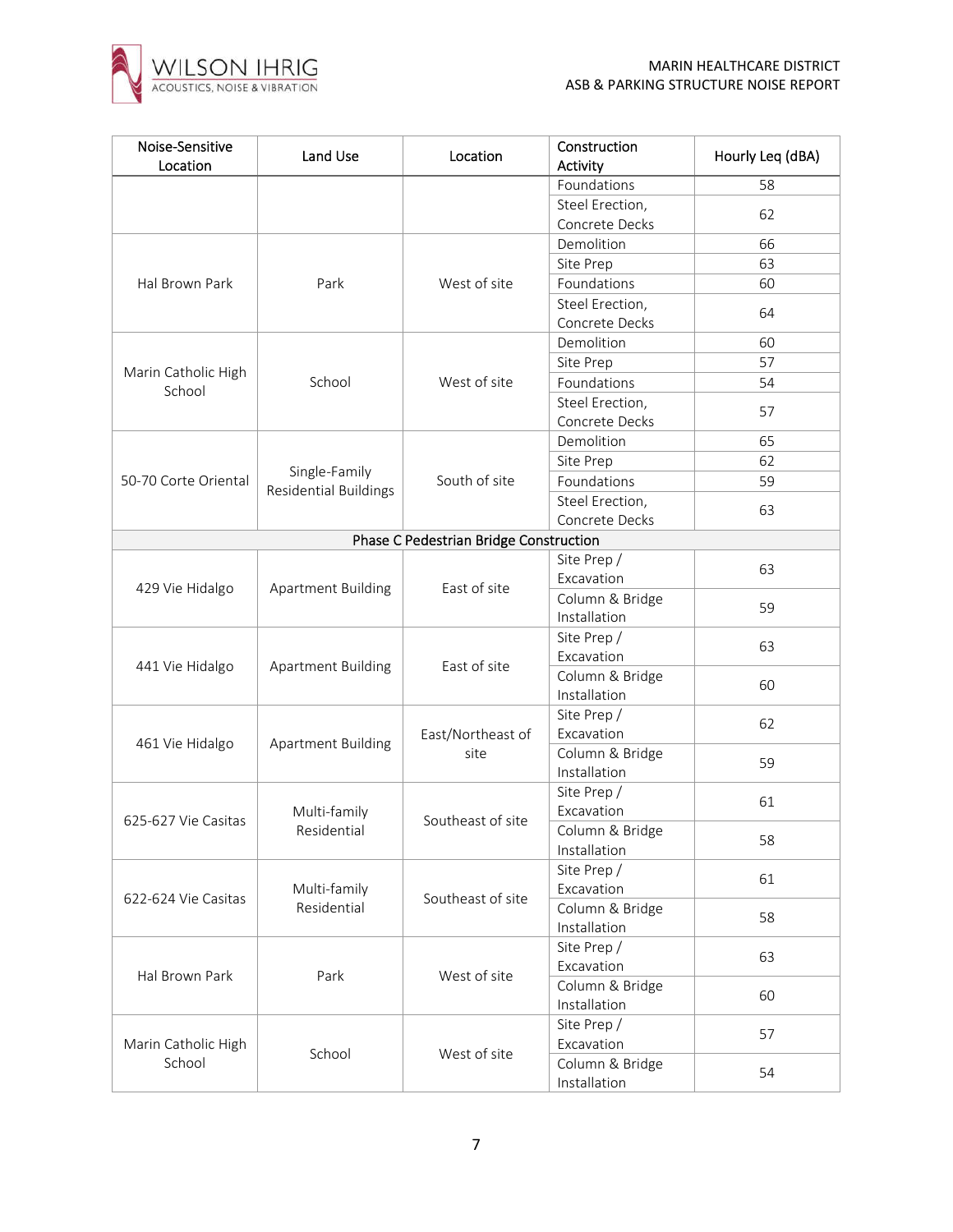

| Noise-Sensitive<br>Location | Land Use              | Location      | Construction<br>Activity        | Hourly Leq (dBA) |
|-----------------------------|-----------------------|---------------|---------------------------------|------------------|
|                             | Single-Family         |               | Site Prep /<br>Excavation       | 61               |
| 50-70 Corte Oriental        | Residential Buildings | South of site | Column & Bridge<br>Installation | 58               |

Consistent with the Project EIR, the construction noise analysis indicates that there will be significant noise impact. The EIR and Addendum #2 summarize the required mitigation measures for this significant noise impact. The construction noise impact mitigation measures are presented below verbatim from the EIR.

#### **Mitigation Measure NOI-2:**

- a) Pursuant to Sections 6.70.030(5) and 6.70.040 of the Marin County Municipal Code, restrict noise-generating activities at the construction site or in areas adjacent to the construction site to the hours of 7:00 a.m. to 6:00 p.m., Monday through Friday and 9:00 a.m. to 5:00 p.m. on Saturday. Construction will be prohibited on Sundays and holidays. Loud noise-generating construction-related equipment (e.g., backhoes, generators, jackhammers) can be maintained, operated, or serviced at a construction site for permits administered by the community development agency from 8:00 a.m. to 5:00 p.m. Monday through Friday only.
- b) If during construction it is determined that construction noise disrupts on-going hospital operations for workers or patients within patient rooms or existing medical offices, the project shall erect temporary noise control blanket barriers along existing hospital building facades facing the construction area. The specific location and height of barriers would depend on the extent of the problem indoors. Noise control blanket barriers can be rented and quickly erected to reduce the intrusiveness of construction noise indoors. If construction noise is not problematic and does not disrupt hospital or medical office operations, the temporary noise barriers would not be necessary.
- c) Where it is feasible to block the line-of-sight to construction activities, construct solid plywood fences (minimum eight feet in height either around the construction zone or at the common property line) to shield adjacent residences or other noise-sensitive land uses prior to major noise generating phases of demolition and construction;
- d) Shield adjacent sensitive uses from stationary equipment with individual noise barriers or partial acoustical enclosures;
- e) Develop a plan to relocate patient rooms and sensitive medical offices away from areas undergoing construction;
- f) Use manually adjustable or self-adjusting back-up alarms to increase or decrease the volume of the alarm based on background noise levels. Installation and use of the back-up alarms will be consistent with OSHA (Occupational Safety and Health Administration) regulations;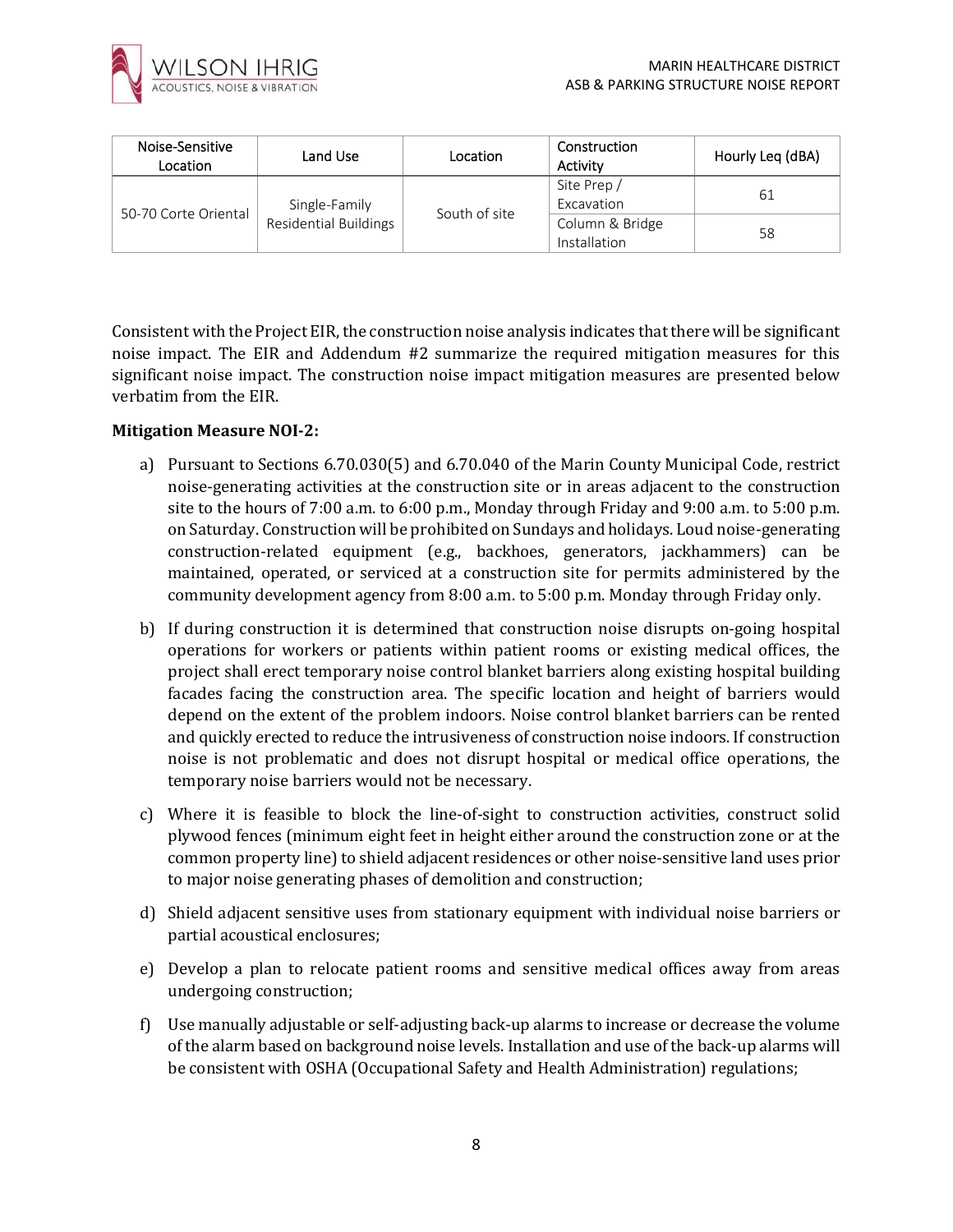

- g) Utilize 'quiet' models of air compressors and other stationary noise sources where technology exists;
- h) Equip all internal combustion engine-driven equipment with intake and exhaust mufflers, which are in good condition and appropriate for the equipment;
- i) Pavement breakers and jackhammers will also be equipped with acoustical attenuating shields or shrouds recommended by the manufacturers;
- j) Locate all stationary noise-generating equipment, such as air compressors and portable power generators, as far away as possible from residences or noise-sensitive land uses;
- k) Locate staging areas and construction material areas as far away as possible from residences or noise-sensitive land uses;
- l) Route all construction traffic to and from the project site via designated truck routes where possible. Prohibit construction related heavy truck traffic in residential areas where feasible;
- m) Control noise from construction workers' radios to a point that they are not audible at existing residences bordering the project site;
- n) Conduct sensitivity training to inform construction personnel about the requirements of the construction noise control plan and about methods to reduce noise;
- o) Prohibit all unnecessary idling of internal combustion engines;
- p) Notify all adjacent business, residences, and noise-sensitive land uses of the construction schedule in writing;
- q) Designate a "disturbance coordinator" who would be responsible for responding to any local complaints about construction noise. The disturbance coordinator would determine the cause of the noise complaint (e.g., starting too early, bad muffler) and would require that reasonable measures warranted to correct the problem be implemented. Conspicuously post a telephone number for the disturbance coordinator at the construction site and include it in the notice sent to neighbors regarding the construction schedule.

## 5 Operations

Noise from the operation of the new Ambulatory Services Building and Phase II Parking Structure are presented below.

### **5.1 ASB Mechanical Equipment**

The design for the ASB includes five air handling units (AHUs) to be located on the roof of the building. The AHUs would each serve one of the floors of the ASB. The ASBs are planned to be typical packaged DX units that will be approximately 60-70 ton capacity units. The design currently includes a 15-foothigh screen on the rooftop around the mechanical equipment.

Noise from the ASB mechanical equipment is subject to the Marin County General Plan noise level limits for continuous noise from stationary equipment which are an hourly  $L_{eq}$  of 50 dBA during the daytime and 45 dBA during the nighttime. The noise analysis calculates the maximum noise that can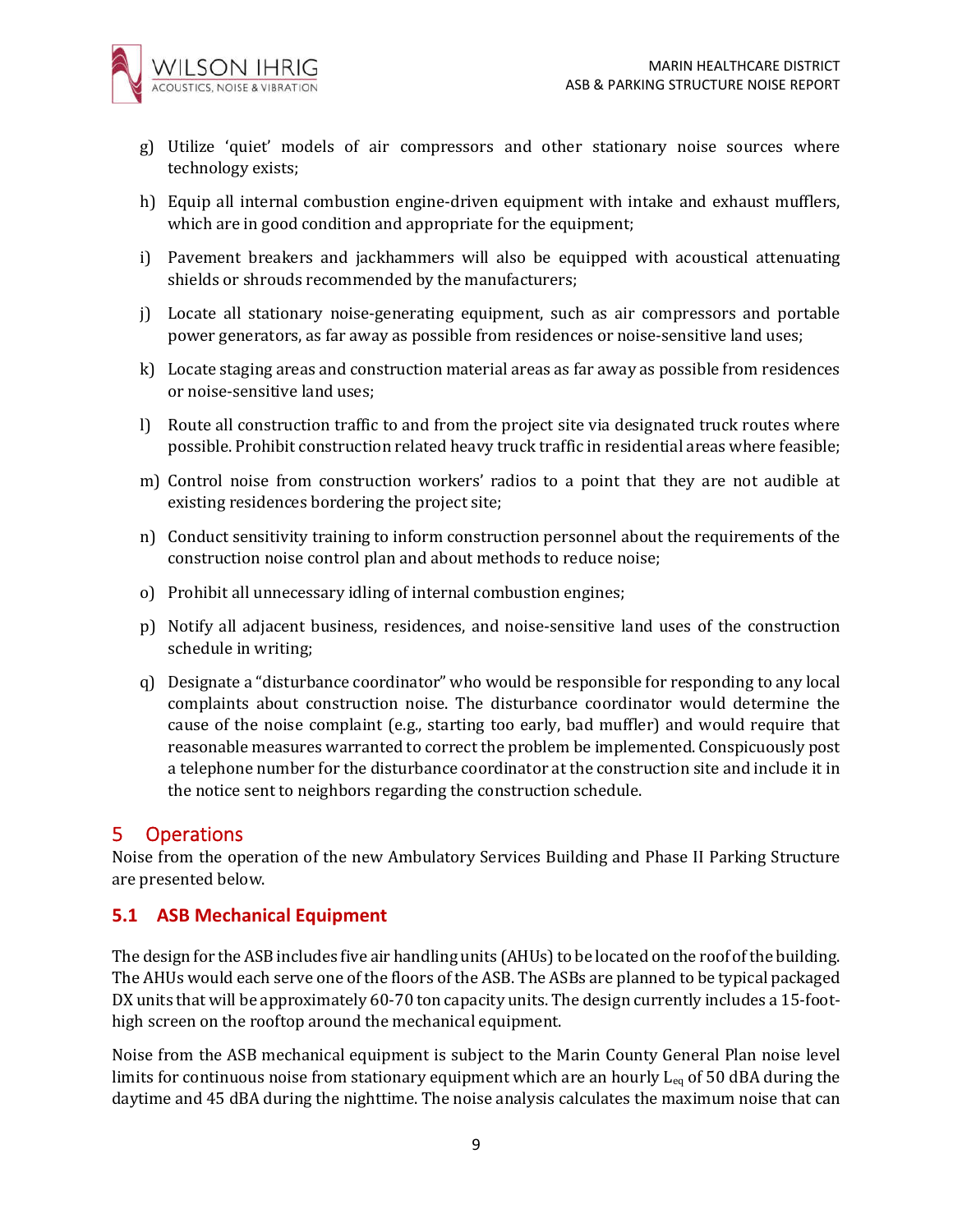

be generated by the ASB mechanical equipment to ensure that the noise limits are met at all the adjacent noise-sensitive locations.

The noise analysis included the nearest residential buildings to the ASB on Vie Hidalgo, Vie Casitas, and Corte Oriental, as well as Hal Brown Park and Marin Catholic High School. The closest residential buildings are 622-624 Vie Casitas approximately 500 feet away, which will have a line of sight down to the ASB rooftop. Elevations of the rooftop mechanical equipment and of the noise-sensitive receptors were accounted for in the calculations. Standard acoustical calculations for hemispherical spreading were used. An engineering factor of safety of 5 dB was included in these calculations.

The calculations indicate that the noise from the ASB rooftop mechanical equipment will meet noise limits as long as the maximum total sound power from all equipment operating simultaneously does not exceed 91 dBA during the nighttime (96 dBA during the daytime.) Assuming the sound power from all five AHUs is the same, then the maximum sound power from each of the AHUs must not exceed 84 dBA during nighttime (89 dBA during daytime.) These calculations are conservative in that they do not account for any additional acoustical shielding that will be provided by the rooftop screen. The 15-foot-high rooftop screen would break the line of sight to all the nearest receptors which will likely further reduce noise levels. The design of the rooftop screen can also be detailed to reduce noise levels by ensuring there are no air gaps.

The AHUs to be installed have not yet been specified. However, this noise analysis is sufficient to design and specify units that will ensure the noise limits are met. There are various ways that manufacturers provide noise reduction of air handling units. Variable speed drives can be used at night to reduce noise output. Compressors inside the air handlers can be acoustically treated and packaged units can use absorption inside the unit to reduce noise radiating out from the enclosure. The outside air fans can use acoustical louvers if necessary. Inlets can also be treated with acoustical absorption.

Manufacturer's sound data from a similar project's packaged air handling units was also reviewed to verify that the noise limits for the equipment on the ASB are typical. That data for larger 90-130 ton packaged rooftop air handling units was within 3 dB of our results. Therefore, we are confident that specific AHUs can be specified to ensure compliance with the noise limits. We do not anticipate that the noise from the AHUs will be a major factor at nearby noise-sensitive receptors.

We recommend that the final mechanical submittal be reviewed, and the sound power calculations be confirmed once the actual air handling equipment has been specified.

### **5.2 Phase II Parking Structure**

The new Phase II Parking Structure will be constructed adjacent to the existing Phase I Parking Structure. The noise analysis summarized in the Project Draft EIR looked at vehicular noise from the garage. The EIR concluded that noise levels generated by the use of the parking structure would not exceed the daytime or nighttime noise limits at the nearest receptors.

The current design of the new parking structure indicates that due to the close proximity to the existing garage and the hillside, that the ground level and 2nd level of both parking structures will not meet the building code openness requirements in the future and will therefore need to be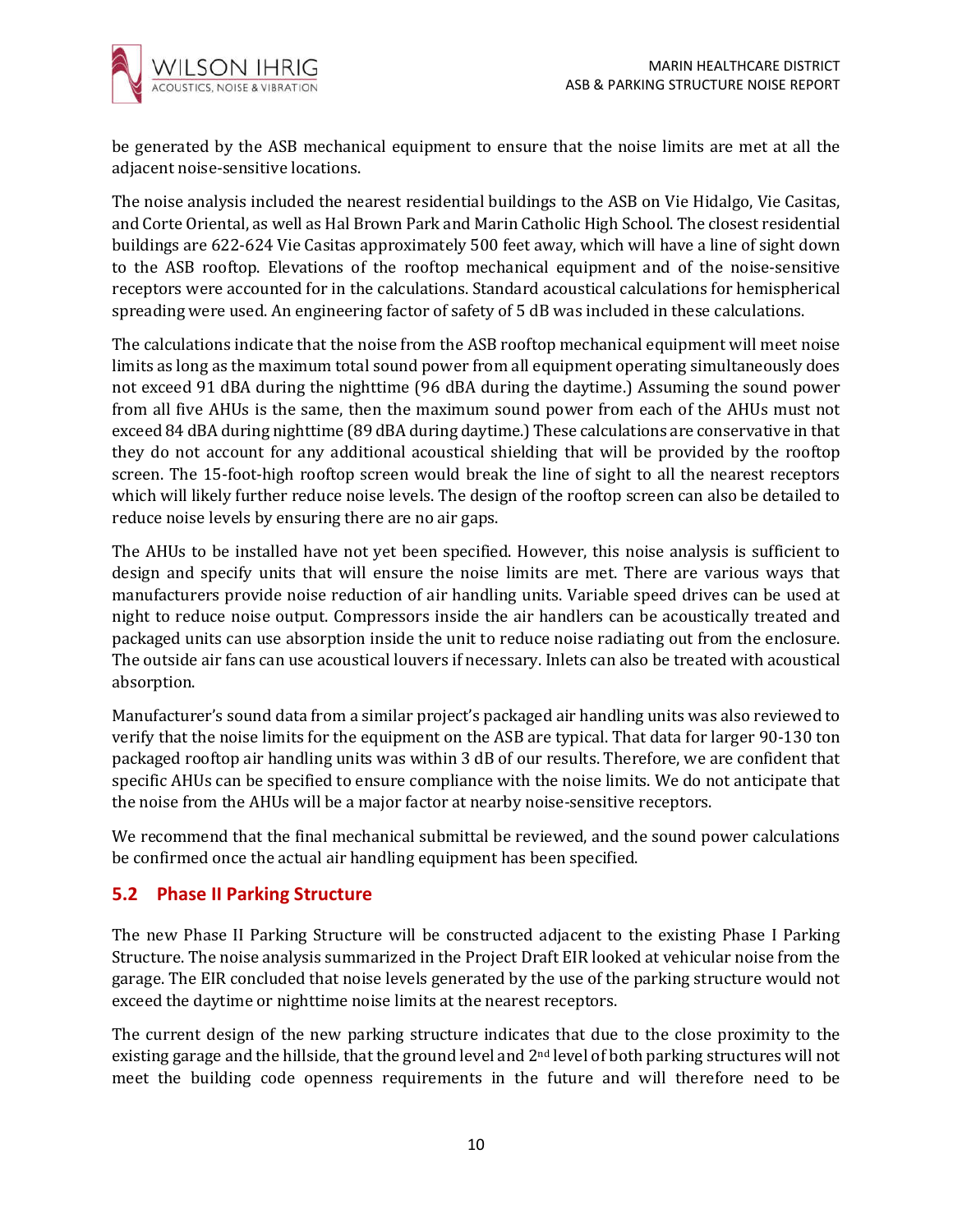

mechanically ventilated. An analysis was conducted in coordination with the design team to investigate noise from the parking structure mechanical ventilation system.

Noise from the parking structure mechanical ventilation system is subject to the Marin County General Plan noise level limits for continuous noise from stationary equipment which are an hourly  $L_{eq}$  of 50 dBA during the daytime and 45 dBA during the nighttime. The noise analysis calculates the maximum noise that can be generated by the mechanical equipment to ensure that the noise limits are met at all the adjacent noise-sensitive locations.

The noise analysis included the nearest residential buildings to the parking structure on Vie Hidalgo, Vie Casitas, and Corte Oriental, as well as Hal Brown Park and Marin Catholic High School. The closest residential buildings are 429 and 441 Vie Hidalgo approximately 200 feet away, which will have a line of sight down to the garage rooftop. Elevations of the garage mechanical equipment and of the noise-sensitive receptors were accounted for in the calculations. Standard acoustical calculations for hemispherical spreading were used. An engineering factor of safety of 5 dB was included in these calculations.

The calculations indicate that the noise from the garage mechanical ventilation equipment will meet noise limits as long as the maximum total sound power from all equipment in both garages does not exceed 83 dBA during the nighttime (88 dBA during the daytime.) These calculations are conservative in that they do not account for any additional acoustical shielding that will be provided by the intake and exhaust louvers physical locations. The ventilation louvers will not be located on the garage rooftops but will be located at Level 2 (or possibly Level 3 pending noise control design details.) Therefore, the parking structures themselves and the hillside will both provide some acoustical shielding by blocking the line of sight between some of the intake/exhaust louvers and the noise-sensitive receptors.

The garage ventilation system design will include two supply fans and two exhaust fans on each of the lowest two levels of both garages. The fans will be installed at each of the four corners of both garages on the ground and  $2<sup>nd</sup>$  levels. No mechanical ventilation would be required on the upper levels of the parking structures. The supply fans will be located along the southwest side of the garages and the exhaust fans will be located on the northeast side of the garages, closest to the residential buildings on Vie Hidalgo.

The ventilation design will move the air from one end of the building and wash over the entire garage floor. CO monitors will be specified for the enclosed garage floors so that the supply and exhaust fans can modulate and ventilate the floors at reduced capacities. At each of the four corners of both garages there will be supply and exhaust shafts (respectively) that will extend from the top of the 2nd level down to the ground level. The supply and exhaust shafts will be lined with acoustical absorption. There will be air intake and exhaust louvers installed a minimum of 10 feet above grade. If necessary, acoustical louvers will be incorporated to ensure the noise limits are met. Candidate fans have been identified at this time. Specific fans will be identified at a later time.

As stated above, the interior of the supply and exhaust shafts will be lined with acoustical absorption such as 2 inches of glass fiber. The shaft acoustical absorption should be 3 lbs. per cubic foot duct liner. The length and cross-sectional area of the shafts will be designed in conjunction with the specified fans to ensure that the appropriate noise control is installed.